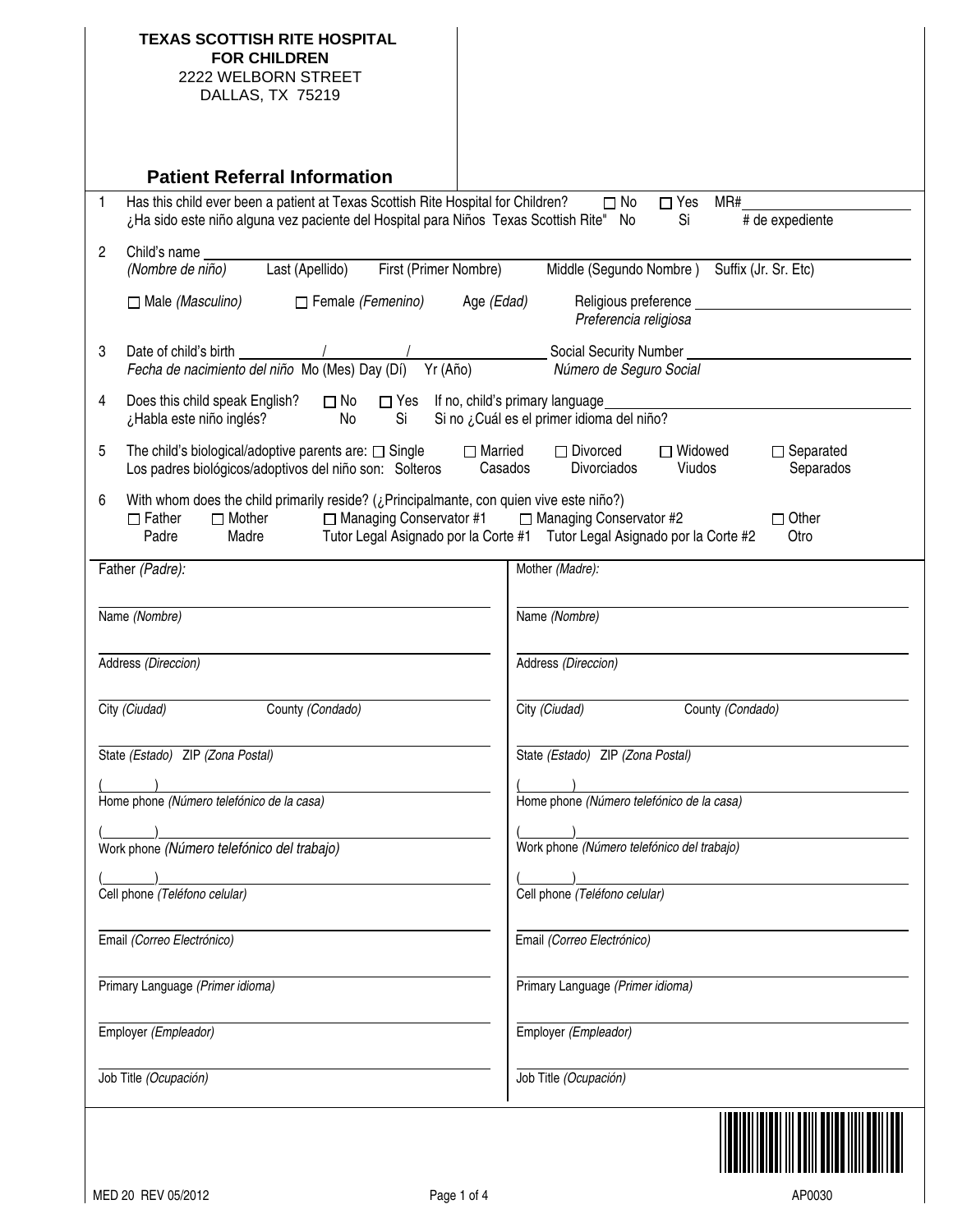| <b>TEXAS SCOTTISH RITE HOSPITAL</b><br><b>FOR CHILDREN</b><br>2222 WELBORN STREET                                                                                                                                                                                                                                                                                                                                         |                                |                     |                                                                |              |                               |                                |
|---------------------------------------------------------------------------------------------------------------------------------------------------------------------------------------------------------------------------------------------------------------------------------------------------------------------------------------------------------------------------------------------------------------------------|--------------------------------|---------------------|----------------------------------------------------------------|--------------|-------------------------------|--------------------------------|
| DALLAS, TX 75219                                                                                                                                                                                                                                                                                                                                                                                                          |                                |                     |                                                                |              |                               |                                |
| <b>Patient Referral Information</b>                                                                                                                                                                                                                                                                                                                                                                                       |                                |                     |                                                                |              |                               |                                |
| If there has been a court decision creating or affecting the legal custody (managing conservatorship) of the child, please provide a copy of<br>7<br>the court order and complete the following: (Si ha habido alguna decisión de la corte que haya creado o afecte la custodia legal (custodia<br>legal asignada por la corte) del niño por favor, proveer una copia de la orden de la corte y complete lo siguiente)    |                                |                     |                                                                |              |                               |                                |
| State and County of Court (Estado y Condado de la Corte)                                                                                                                                                                                                                                                                                                                                                                  |                                |                     | Date (Fecha)                                                   |              | Case Number (Número del Caso) |                                |
| Managing Conservator #1 (Tutor Legal Asignado por la Corte #1)                                                                                                                                                                                                                                                                                                                                                            |                                |                     | Managing Conservator #2 (Tutor Legal Asignado por la Corte #2) |              |                               |                                |
| $\Box$ Sole<br>$\Box$ Joint<br>Compartida Asignada<br><b>Total Asignada</b>                                                                                                                                                                                                                                                                                                                                               | □ Possessory<br>Posesion Total |                     | $\Box$ Sole<br>Total Asignada                                  | $\Box$ Joint | Compartida Asignada           | □ Possessory<br>Posesion Total |
| Name (Nombre)                                                                                                                                                                                                                                                                                                                                                                                                             |                                |                     | Name (Nombre)                                                  |              |                               |                                |
| Relationship to Child (Relación con el niño)                                                                                                                                                                                                                                                                                                                                                                              |                                |                     | Relationship to Child (Relación con el niño)                   |              |                               |                                |
| Address (Direccion)                                                                                                                                                                                                                                                                                                                                                                                                       |                                |                     | Address (Direccion)                                            |              |                               |                                |
| City (Ciudad)                                                                                                                                                                                                                                                                                                                                                                                                             | County (Condado)               |                     | City (Ciudad)                                                  |              | County (Condado)              |                                |
| State (Estado)                                                                                                                                                                                                                                                                                                                                                                                                            | ZIP (Zona Postal)              |                     | State (Estado)                                                 |              | ZIP (Zona Postal)             |                                |
| Home phone (Número telefónico de la casa)                                                                                                                                                                                                                                                                                                                                                                                 |                                |                     | Home phone (Número telefónico de la casa)                      |              |                               |                                |
| Work phone (Número telefónico del trabajo)                                                                                                                                                                                                                                                                                                                                                                                |                                |                     | Vork phone (Número telefónico del trabajo)                     |              |                               |                                |
| Cell phone (Teléfono celular)                                                                                                                                                                                                                                                                                                                                                                                             |                                |                     | Cell phone (Teléfono celular)                                  |              |                               |                                |
| Email (Correo Electrónico)                                                                                                                                                                                                                                                                                                                                                                                                |                                |                     | Email (Correo Electrónico)                                     |              |                               |                                |
| Primary Language (Primer idioma)                                                                                                                                                                                                                                                                                                                                                                                          |                                |                     | Primary Language (Primer idioma)                               |              |                               |                                |
| Employer (Empleador)                                                                                                                                                                                                                                                                                                                                                                                                      | Job Title (Ocupación)          |                     | Employer (Empleador)                                           |              |                               | Job Title (Ocupación)          |
| For the purpose of coordinating appointments and records, please list any children in your immediate family who are, or have been, patients<br>8<br>of Texas Scottish Rite Hospital for Children. (Con el propósito de coordinar citas y expedientes, por favor, escriba el nombre de cualquier de cualquier<br>niño en su familia inmediata quien sea o haya sido paciente del Hospital para Niños Texas Scottish Rite : |                                |                     |                                                                |              |                               |                                |
| Name                                                                                                                                                                                                                                                                                                                                                                                                                      | Date of birth                  |                     |                                                                | MR#          |                               |                                |
| Nombre                                                                                                                                                                                                                                                                                                                                                                                                                    |                                | Fecha de nacimiento |                                                                |              | # de expediente               |                                |
|                                                                                                                                                                                                                                                                                                                                                                                                                           |                                |                     |                                                                |              |                               |                                |
| MED 20 REV 05/2012                                                                                                                                                                                                                                                                                                                                                                                                        |                                | Page 2 of 4         |                                                                |              |                               | AP0030                         |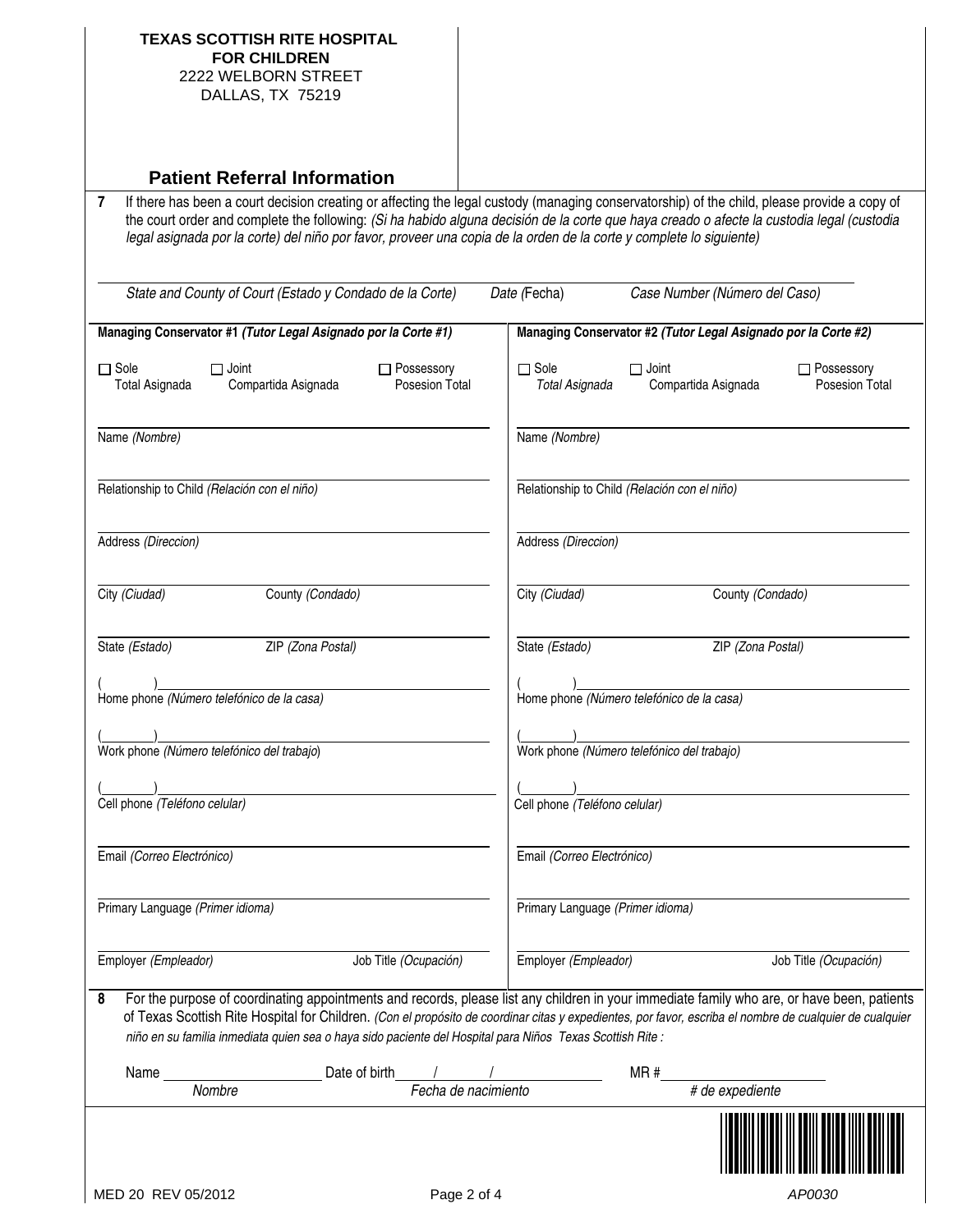| Page 3 of 4 | AP0030 |
|-------------|--------|

Telephone number: (214) 559 −7602, TDD or State Relay number: 1−800−735−2989

El Hospital para Niños "Texas Scottish Rite (TSRHC, siglas en inglés) no discrimina contra ninguna persona en base de raza, color, origen nacional, incapacidad o por la edad en admisión, tratamiento o participaciónen sus programas, servicios y actividades, o en su empleo. Para información adicional acerca de esta información, por favor, comuníquese con:

Provider Name: Texas Scottish Rite Hospital for Children (TSRHC) Contact Person / Section 504 Coordinator: Administrator

**AGREEMENT AND ACKNOWLEDGMENT OF PARENT(S) OR MANAGING CONSERVATOR(S) ACUERDO Y RECONOCIMIENTO DE PADRE O TUTOR(ES) LEGAL(ES) ASIGNADOS POR LA CORTE**

9 Texas Scottish Rite Hospital for Children (TSRHC) does not discriminate against any person on the basis of race, color, national origin, disability, or age in admission, treatment or participation in its programs, services and activities, or in employment. For further information

Nombre del Proveedor: Hospital para Niños "Texas Scottish Rite" (TSRHC) Persona de Contacto/Coordinador de la Sección 504: Administrador, Número de Teléfono: (214) 559−7602, Niños de Aparato de Telecomunicación para personas con Deficiencia de, Audición (TDD, siglas en inglés) o el número para trasmitir del estado: 1−800−735−2989

10 By signing below, I or we, hereby certify that as natural or adoptive parent(s) and/or managing conservator(s), I am/we are legally authorized to consent to medical care of the child herein named. I agree to notify the Hospital in the event that there is a change in the above mentioned relationship.

Firmando a continuación, yo, o nosotros, certificamos que como padre(s) naturales o adoptivos y/o tutor(es) legal(es) asignado(s) por la corte, estoy (estamos) legalmente autorizado(s) para dar consentimiento para atención médica para el niño aquí mencionado. Estoy de acuerdo en notificar al Hospital en el evento de que haya un cambio en la relación mencionada anteriormente.

MOTHER'S SIGNATURE *(FIRMA DE LA MADRE)* DATE (FECHA)

FATHER'S SIGNATURE (FIRMA DEL PADRE) DATE (FECHA)

Or Managing Conservator's Signature (if appropriate) DATE (FECHA) O Firma del Tutor Legal Asignado por la Corte (si es apropriado)

11 Recommendation by a Texas Master Mason (Recomendación de un Venerable Maestro Masón de Texas)

Signature (Firma) Please Print Name (Nombre en letra de imprenta) Lodge Number (Número de Logia)



**TEXAS SCOTTISH RITE HOSPITAL FOR CHILDREN** 2222 WELBORN STREET DALLAS, TX 75219

about this policy, please contact: